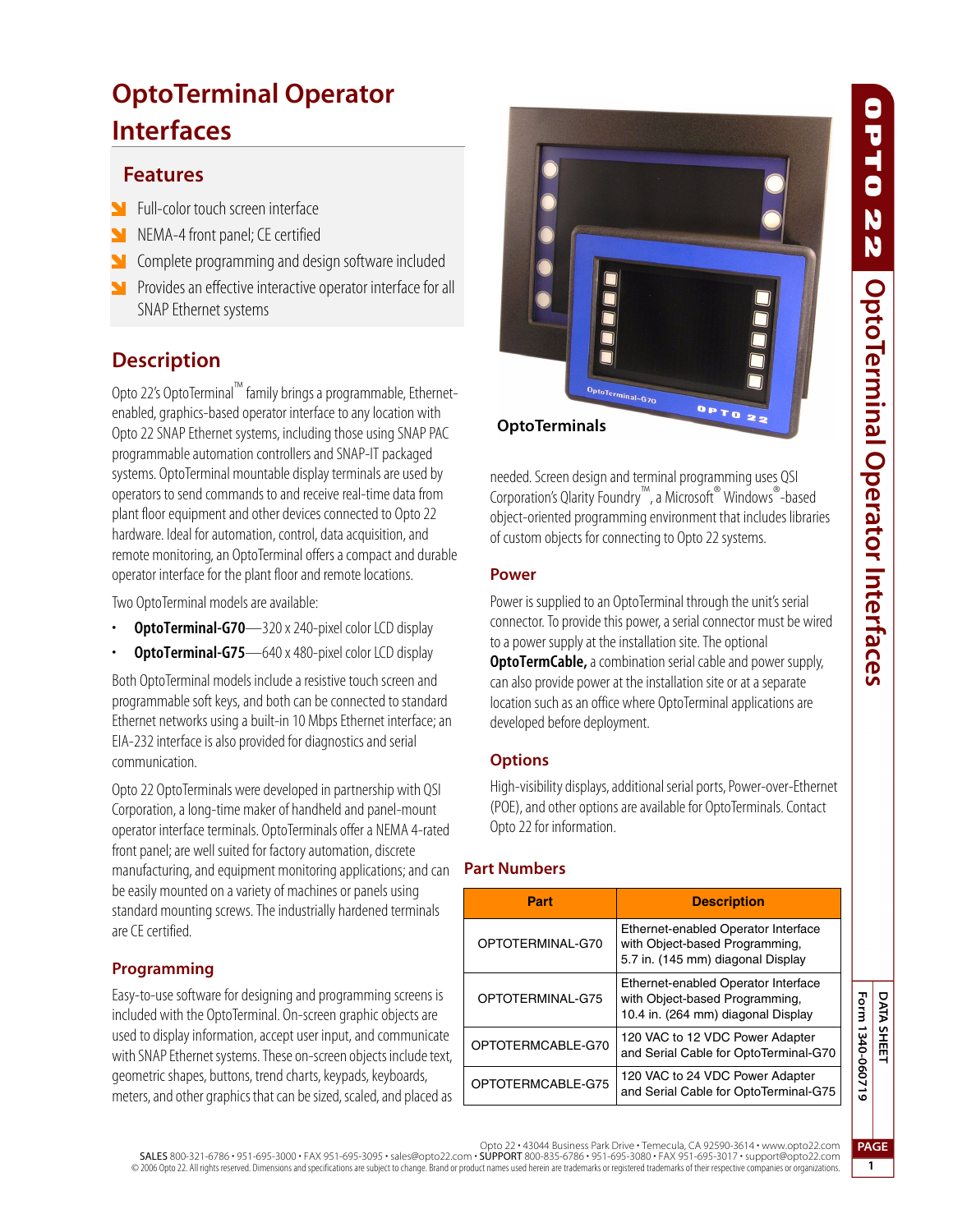# **OptoTerminal Operator Interfaces**

## **Software**

Qlarity Foundry software—included with the OptoTerminal—is used to design the interface and develop the programming logic used for a specific application. Custom Opto 22 object libraries provide easy integration with Opto 22's Ethernet-based SNAP systems.

#### **Memory Map and ioControl Support**

An OptoTerminal communicates with Ethernet-based SNAP systems by reading and writing values in the device's built-in memory map. For SNAP PAC programmable automation controllers, an OptoTerminal can also read and write variables in an ioControl™ strategy running on the controller.

| ioControl Variable<br>$\times$                                               |                                     |
|------------------------------------------------------------------------------|-------------------------------------|
| Strategy                                                                     | <all loaded="" strategies=""></all> |
| Data type                                                                    | Float                               |
| Variable name                                                                | actualTemp                          |
| Table Informatic desiredTemp<br>Single table time<br>Table eleme tmpFlt      | actualTemp<br>amplitude<br>sinCurve |
| C Range of table elements                                                    | Start 0 - Count 1<br>츾              |
| $\overline{\mathbf{v}}$ Allow only variables found in the selected strategy. |                                     |
| Cancel<br>Load / Unload Strategy<br>OK                                       |                                     |

In Qlarity Foundry, software variables from an ioControl strategy can be easily added to an OptoTerminal application .



Qlarity Foundry software provides a complete development environment for creating applications to run on Opto 22 OptoTerminals.



Opto 22 • 43044 Business Park Drive • Temecula, CA 92590-3614 • www.opto22.com<br>**SALES** 800-321-6786 • 951-695-3000 • FAX 951-695-3095 • sales@opto22.com • **SUPPORT** 800-835-6786 • 951-695-380 • FAX 951-695-3017 • support@o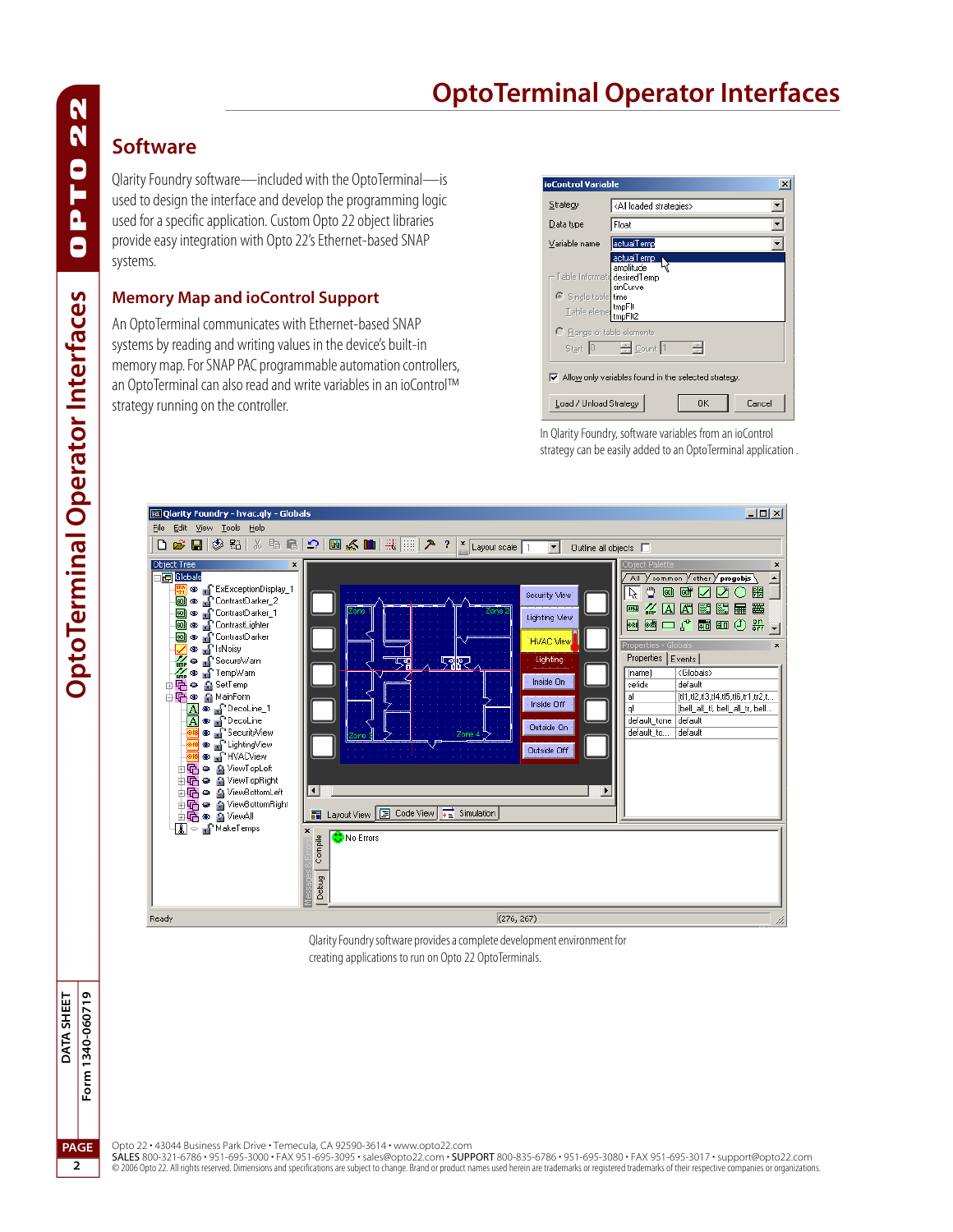# **OptoTerminal Operator Interfaces**

# **Specifications**

|                          | OptoTerminal-G70: 256 colors, STN (passive matrix); 320 x 240 pixels at 0.36 mm dot pitch; 5.7 in. (145 mm)<br>diagonal display; software-controllable contrast and brightness; cold-cathode fluorescent lighting. |
|--------------------------|--------------------------------------------------------------------------------------------------------------------------------------------------------------------------------------------------------------------|
| Display                  | OptoTerminal-G75: 256 colors, TFT (active matrix); 640 x 480 pixels at 0.33 mm dot pitch; 10.4 in. (264 mm)<br>diagonal display; software-controllable brightness; cold-cathode fluorescent lighting               |
| <b>Touch Screen</b>      | Analog-resistive operation. Transparent touch area over viewable display, with a labeled touch area underlay<br>on each side of the display.                                                                       |
| Interface                | 10 Mbps Ethernet; EIA-232 serial port                                                                                                                                                                              |
| Memory                   | 4 MB flash; 16 MB RAM                                                                                                                                                                                              |
| Speaker                  | Software programmable in pitch and duration                                                                                                                                                                        |
|                          | OptoTerminal-G70: NEMA-4 front panel; glass-filled polyester, UL 94V-0 flame rating. Accommodates panels<br>from 0 to 0.28 in. (0 to 7 mm) thick with standard screws.                                             |
| Housing                  | OptoTerminal-G75: NEMA-4 front panel; aluminum. Accommodates panels from 0 to 0.47 in. (0 to 12 mm)<br>thick with standard screws.                                                                                 |
|                          | OptoTerminal-G70: 8.5 x 6.3 x 1.7 in. (215 x 161 x 43 mm); 2.5 lb. (1.16 kg)                                                                                                                                       |
| Size and Weight          | OptoTerminal-G75: 13.0 x 10.2 x 2.2 in. (330 x 260 x 55.3 mm); 6.4 lb. (2.9 kg)                                                                                                                                    |
|                          | (Also see Dimensional Drawings on page 4 and page 5.)                                                                                                                                                              |
| Power                    | OptoTerminal-G70: 10 to 26 VDC; 450 mA @ 12 VDC or 275 mA @ 24 VDC (not including optional hardware)                                                                                                               |
| Requirements             | OptoTerminal-G75: 10 to 26 VDC; 1.35 A @ 12 VDC or 700 mA @ 24 VDC (not including optional hardware)                                                                                                               |
| Software                 | Qlarity Foundry <sup>™</sup> design environment for Microsoft <sup>®</sup> Windows <sup>®</sup> and Qlarity programming language (included)                                                                        |
| Operating<br>Temperature | -10 $\degree$ C to 60 $\degree$ C                                                                                                                                                                                  |
| Storage<br>Temperature   | -20 °C to 70 °C                                                                                                                                                                                                    |
| Humidity                 | 0-95%, non-condensing                                                                                                                                                                                              |
| Vibration                | 5 to 5,000 Hz, 4 g <sub>rms</sub>                                                                                                                                                                                  |
| Shock                    | 20 g, 3 ms, any axis                                                                                                                                                                                               |
| Certification            | FCC Part 15, Class A<br><b>CE Certification</b>                                                                                                                                                                    |

O PTO 22 OptoTerminal Operator Interfaces **OptoTerminal Operator Interfaces**

Opto 22 • 43044 Business Park Drive • Temecula, CA 92590-3614 • www.opto22.com

SALES 800-321-6786 • 951-695-3000 • FAX 951-695-3095 • sales@opto22.com • SUPPORT 800-835-6786 • 951-695-3080 • FAX 951-695-3017 • support@opto22.com<br>© 2006 Opto 22. All rights reserved. Dimensions and specifications are s

**PAGE 3**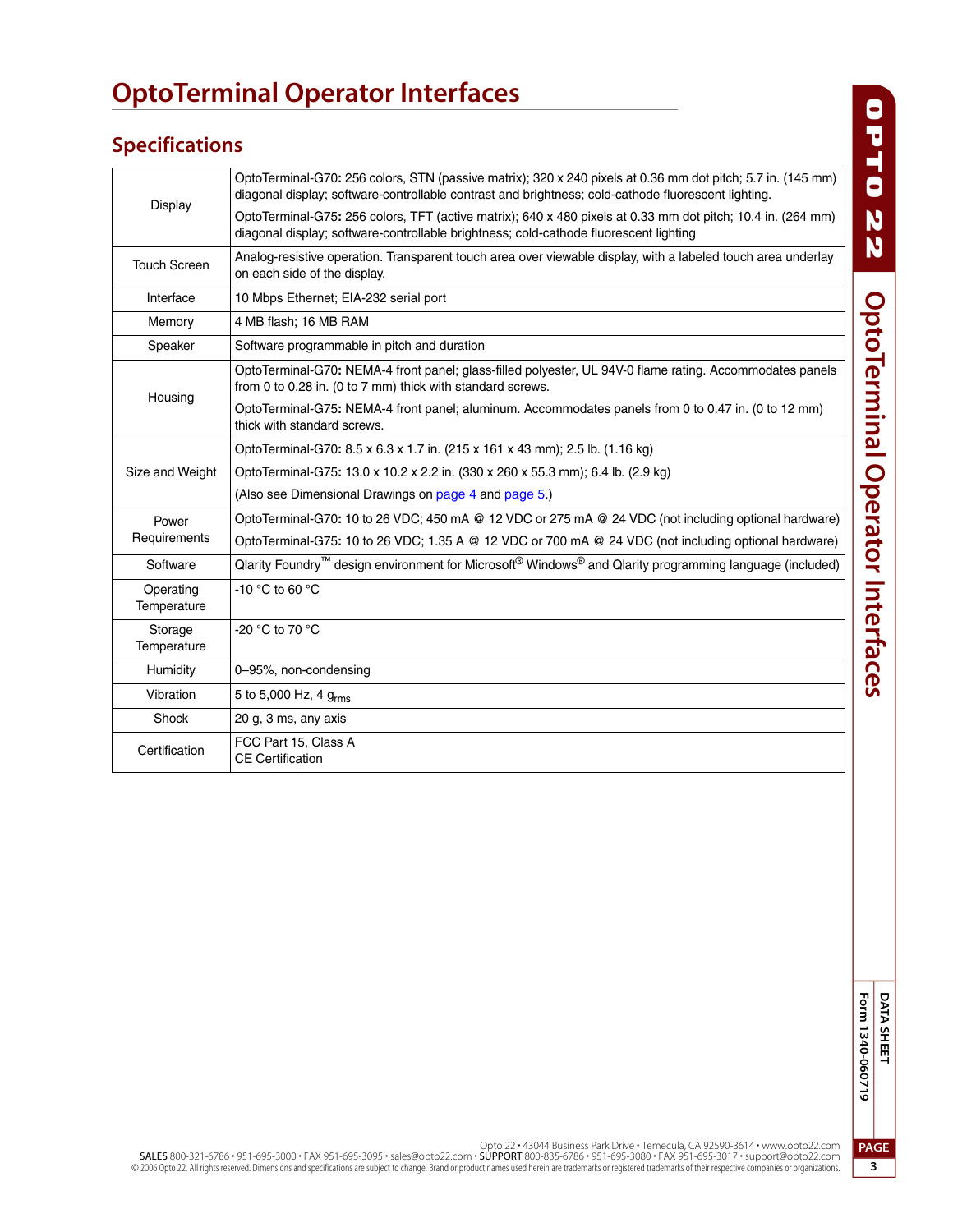<span id="page-3-0"></span>

Opto 22 • 43044 Business Park Drive • Temecula, CA 92590-3614 • www.opto22.com<br>**SALES** 800-321-6786 • 951-695-3000 • FAX 951-695-3095 • sales@opto22.com • **SUPPORT** 800-835-6786 • 951-695-380 • FAX 951-695-3017 • support@o

**4**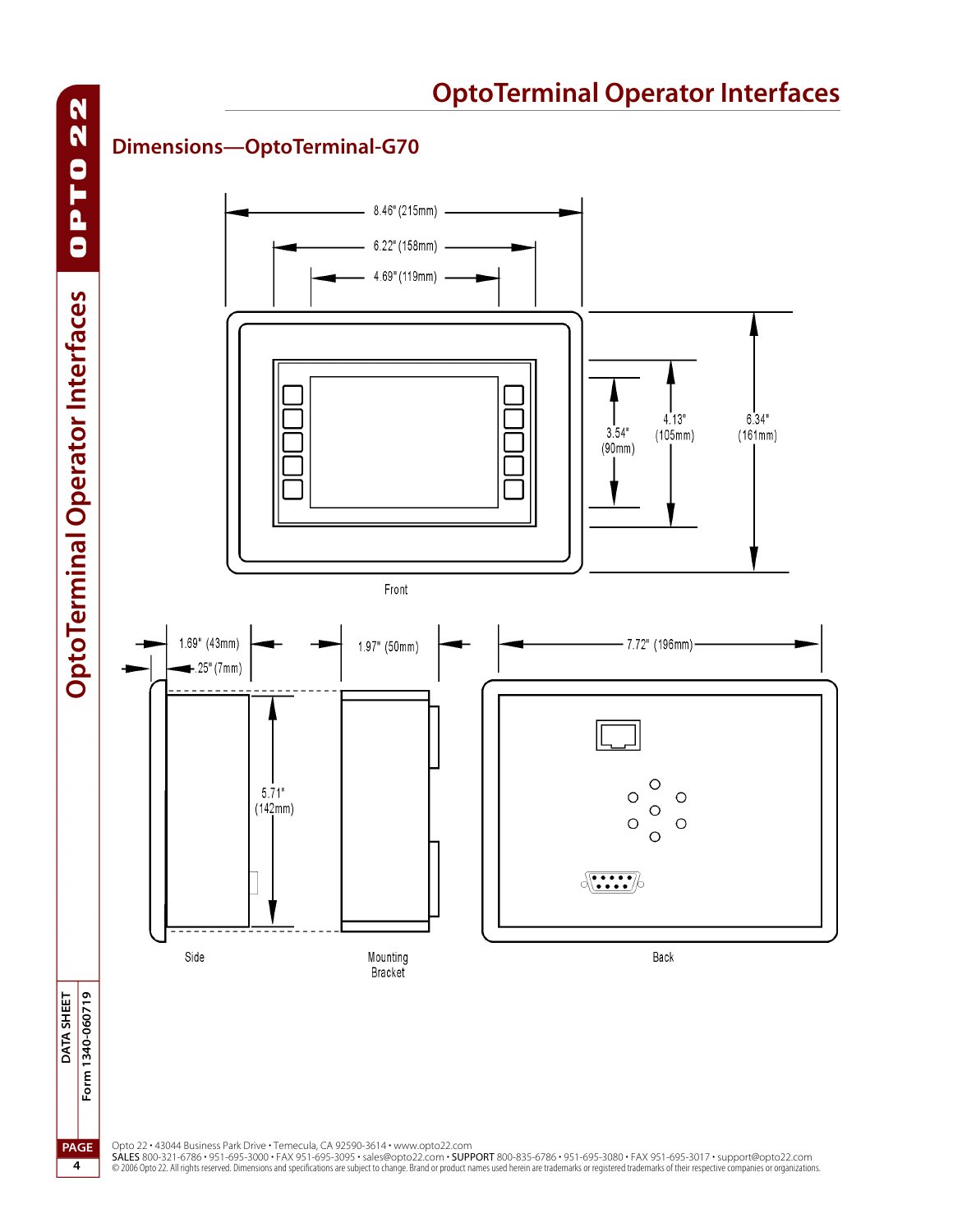<span id="page-4-0"></span>

Opto 22 • 43044 Business Park Drive • Temecula, CA 92590-3614 • www.opto22.com SALES 800-321-6786 • 951-695-3000 • FAX 951-695-3095 • sales@opto22.com • SUPPORT 800-835-6786 • 951-695-3080 • FAX 951-695-3017 • support@opto22.com<br>© 2006 Opto 22. All rights reserved. Dimensions and specifications are s

**PAGE**

**5**